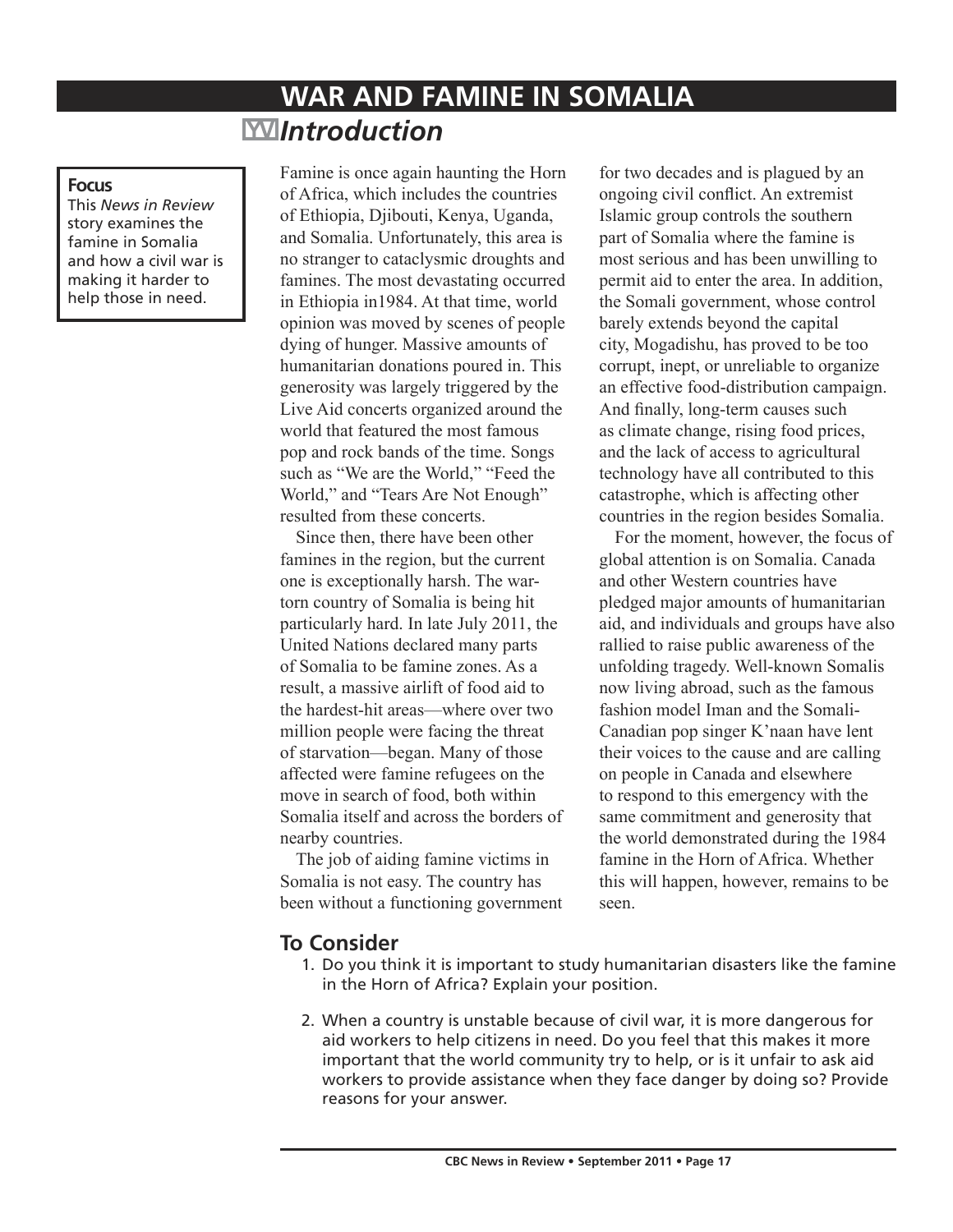## **WAR AND FAMINE IN SOMALIA** *Video Review*

#### **Quote**

"Now is the time to act; there are already huge losses and a huge level of risk. There are 12 million people who are in jeopardy in this situation." — Robert Fox, executive director, Oxfam Canada (CTV News, July 28, 2011)

#### **Did you know . . .**

Weather forecasters predict that the drought in the Horn of Africa will persist until the end of 2011, making it the worst in 60 years.

### **Pre-viewing Questions**

With a partner or in a small group discuss and respond to the following questions.

- 1. How much do you know about the famine that is currently affecting Somalia and other countries in the region called the Horn of Africa?
- 2. Why do you think this part of the world is so frequently affected by droughts and famines?
- 3. Give examples of some natural disasters that have taken place recently in different parts of the world. How have Canadians responded to these events? Do you think they will be as generous to victims of the famine in Somalia as they were in helping other people in need? Explain your answer.

## **Viewing Questions**

As you watch the video, respond to the questions in the spaces provided.

- 1. Why is it so difficult for international relief agencies to ship emergency food aid into Somalia?
- 2. What step did the United Nations take in late July 2011 to focus world attention on the situation in Somalia?
- 3. What is the name of the refugee camp where hundreds of thousands of Somalis are now seeking help? In what country is it located? How many people are living there?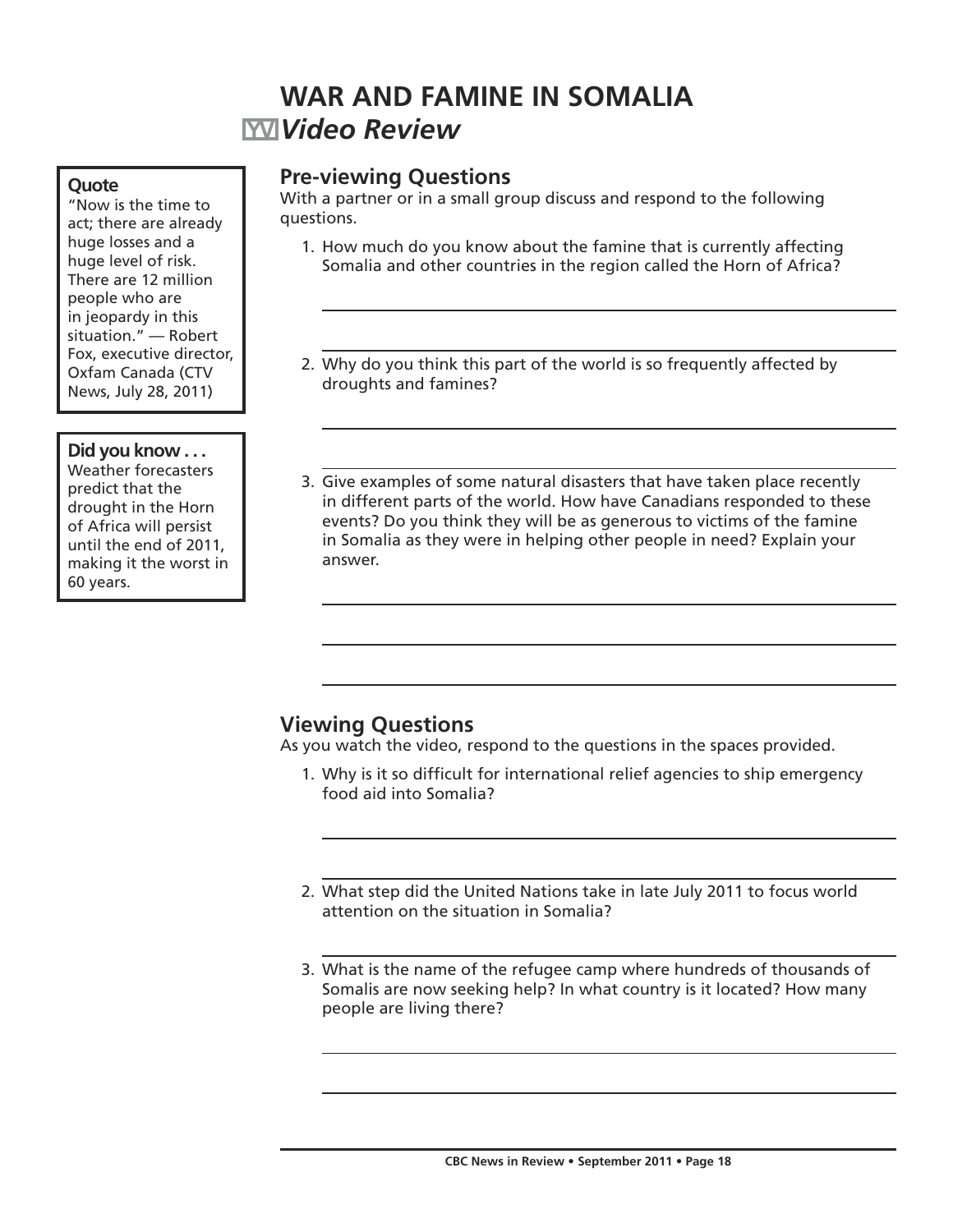- 4. What are the three main causes of the current famine now afflicting Somalia?
- 5. How much money has the Canadian government spent on aid to East Africa in 2011? What percentage of that amount went to help victims of the drought and famine in Somalia?
- 6. Why do many aid workers believe that the solution to the problem is to feed Somalis in their own country? What group inside Somalia has made this difficult?
- 7. How many people are affected by the drought in the Horn of Africa? How many need food aid?
- 8. Why does former CBC reporter Brian Stewart think that Canadians are more reluctant to contribute money to help famine victims in Somalia than they were with other natural disasters?
- 9. What is "Plumpy'doz" and why is it so effective in treating malnutrition in very young children?
- 10. How have Somali-Canadians and other Canadians responded to the famine in the Horn of Africa?
- 11. Why was the holy month of Ramadan such an appropriate time for Muslims to be contributing to famine relief fundraising drives in Canada?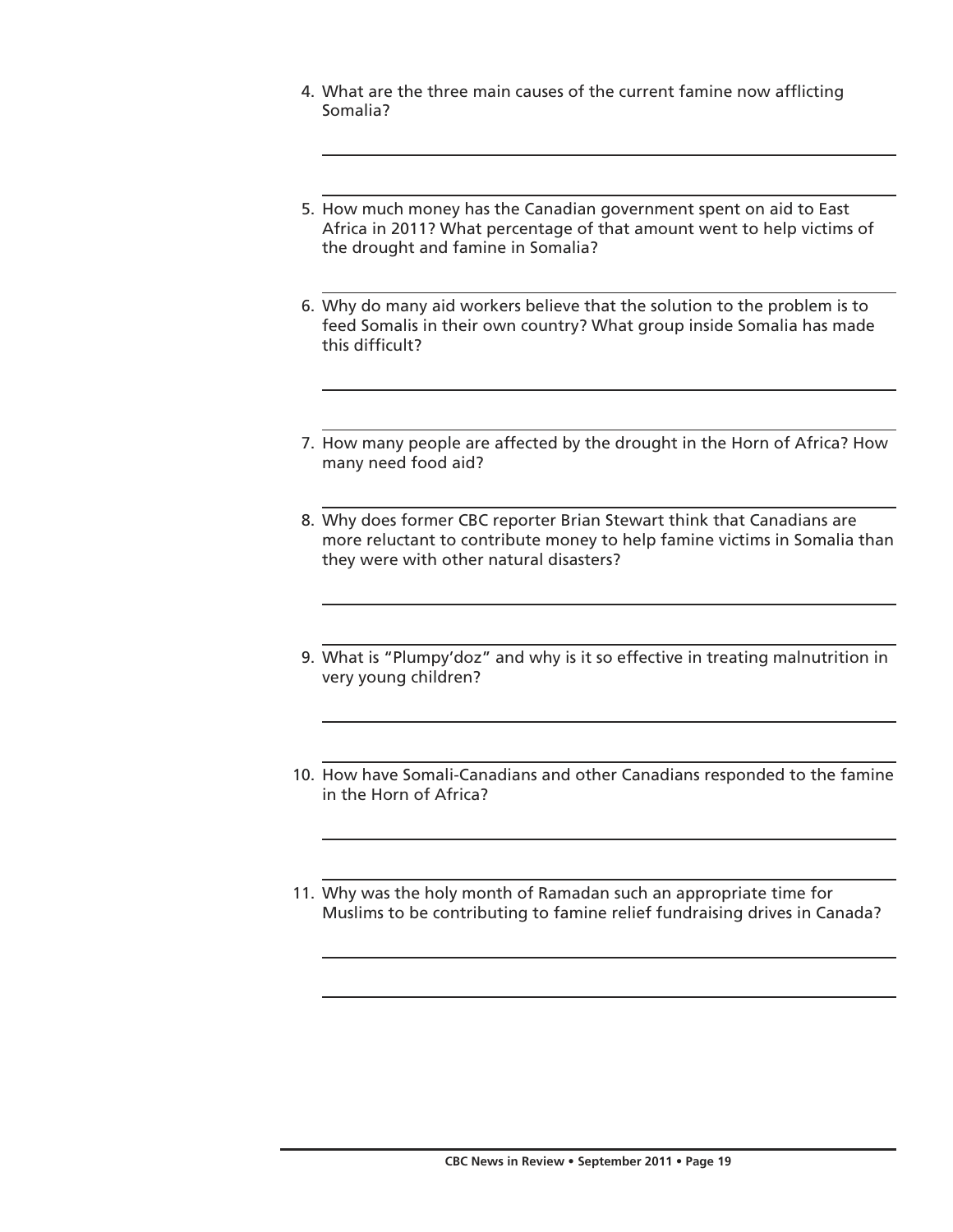## **Post-viewing Questions**

- 1. Now that you have watched the video, revisit your responses to the Previewing Questions. How has watching the video helped you to respond to the questions in greater depth?
- 2. Do you think that non-Somali or non-Islamic Canadians have responded as generously as a group to the famine in the Horn of Africa as people of those backgrounds? Why or why not?
- 3. Do you agree with Brian Stewart's views about why the response of Canadians to the famine in the Horn of Africa has been so slow?
- 4. Do you think that the world has responded in time to help the famine victims in Somalia and the Horn of Africa? Why or why not?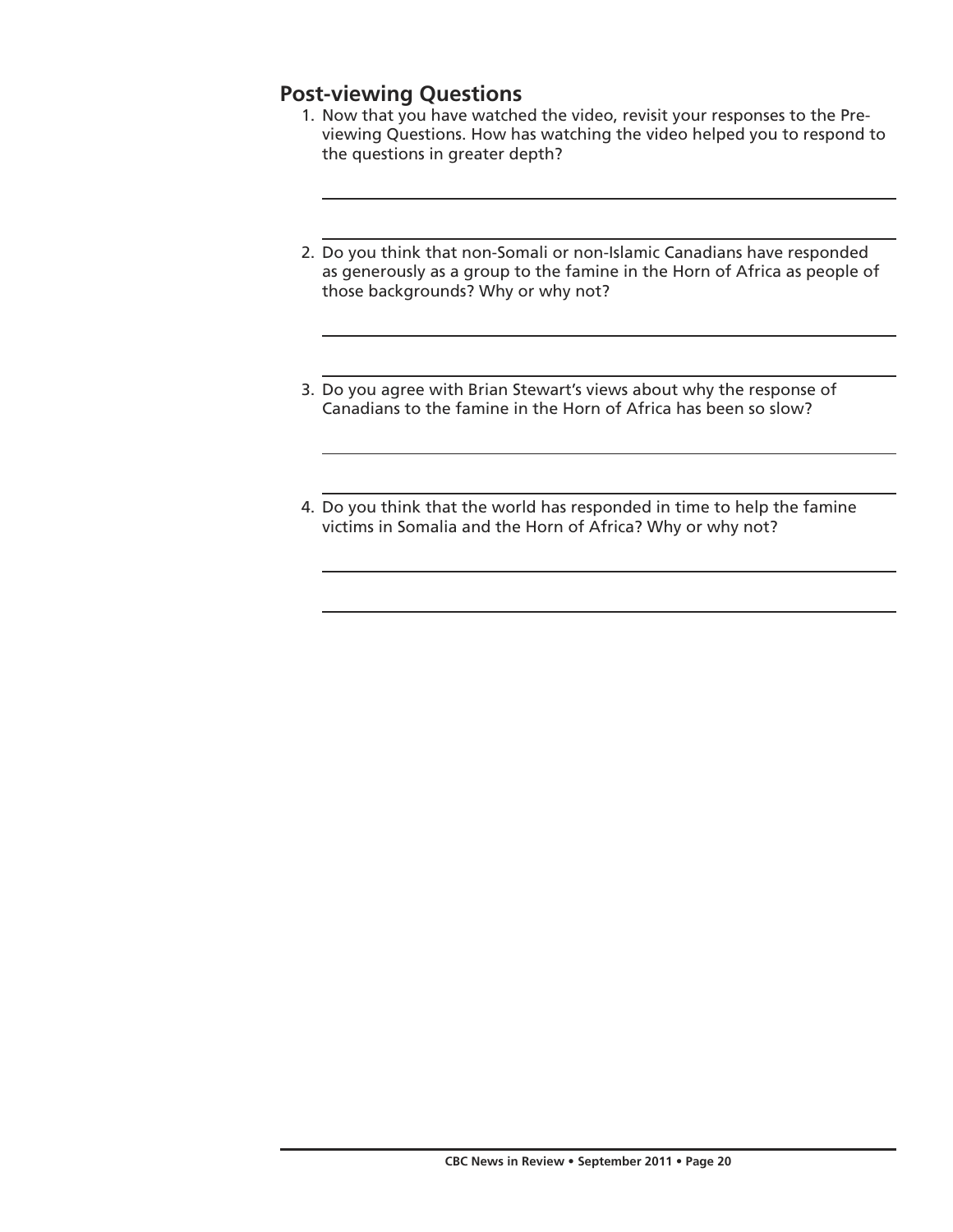# **WAR AND FAMINE IN SOMALIA** *The Current Crisis in Somalia*

## **Focus for Reading**

As you read this section, make notes on the most significant factors in the current famine crisis that is confronting Somalia and other countries of the Horn of Africa. Use the following chart as a template to organize your responses.

#### **Definition of a Famine**

- The United Nations has defined a famine according to three criteria of human suffering.
- Twenty per cent of households face food shortages, 30 per cent suffer acute malnutrition, and two adults and four children per 10 000 people are dying per day.

**Why Somalia?**

**Crisis in the Horn of Africa**

**The Scope of the Emergency**

## **Definition of a Famine**

Although all of the countries of the Horn of Africa are affected by the famine, the situation in Somalia is the most serious. When the United Nations declared a famine in the southern part of the country on July 20, 2011, the gravity of this catastrophe became apparent. This is because the UN does not use the term *famine* lightly. In order for a famine to exist, a number of criteria have to be met. These include:

- At least 20 per cent of households are facing extreme shortages of food with limited or no ability to cope.
- More than 30 per cent of the population must be suffering from acute malnutrition.
- Two adults and four children must be dying of hunger each day for every group of 10 000 people.

### **Why Somalia?**

The famine in Somalia is most acute in the two southern regions of the country. But on August 3, the UN broadened the Somali famine zone to include the capital

city, Mogadishu—where many thousands of famine refugees had fled in search of food aid—and two other areas. Tens of thousands of people are believed to have already died, and an estimated 2.2 million others are considered at risk. After the famine was declared, the UN and other relief agencies began an emergency food airlift to the most severely affected areas.

On August 6, the radical Islamist group Al Shebab, which controls the southern part of Somalia and part of Mogadishu, announced that it was withdrawing its forces. This move was greeted with relief by international agencies whose efforts to aid famine victims had met with resistance from this group. On the same day, the United States pledged \$100-million in new famine aid to Somalia. After a tour of a Somali famine refugee camp in neighbouring Kenya in late July, Bev Oda, Canada's minister of international co-operation, committed Canada to spend \$50-million (an increase from the \$22 million originally pledged by Canada). In addition, for every dollar individuals or groups in Canada were able to donate to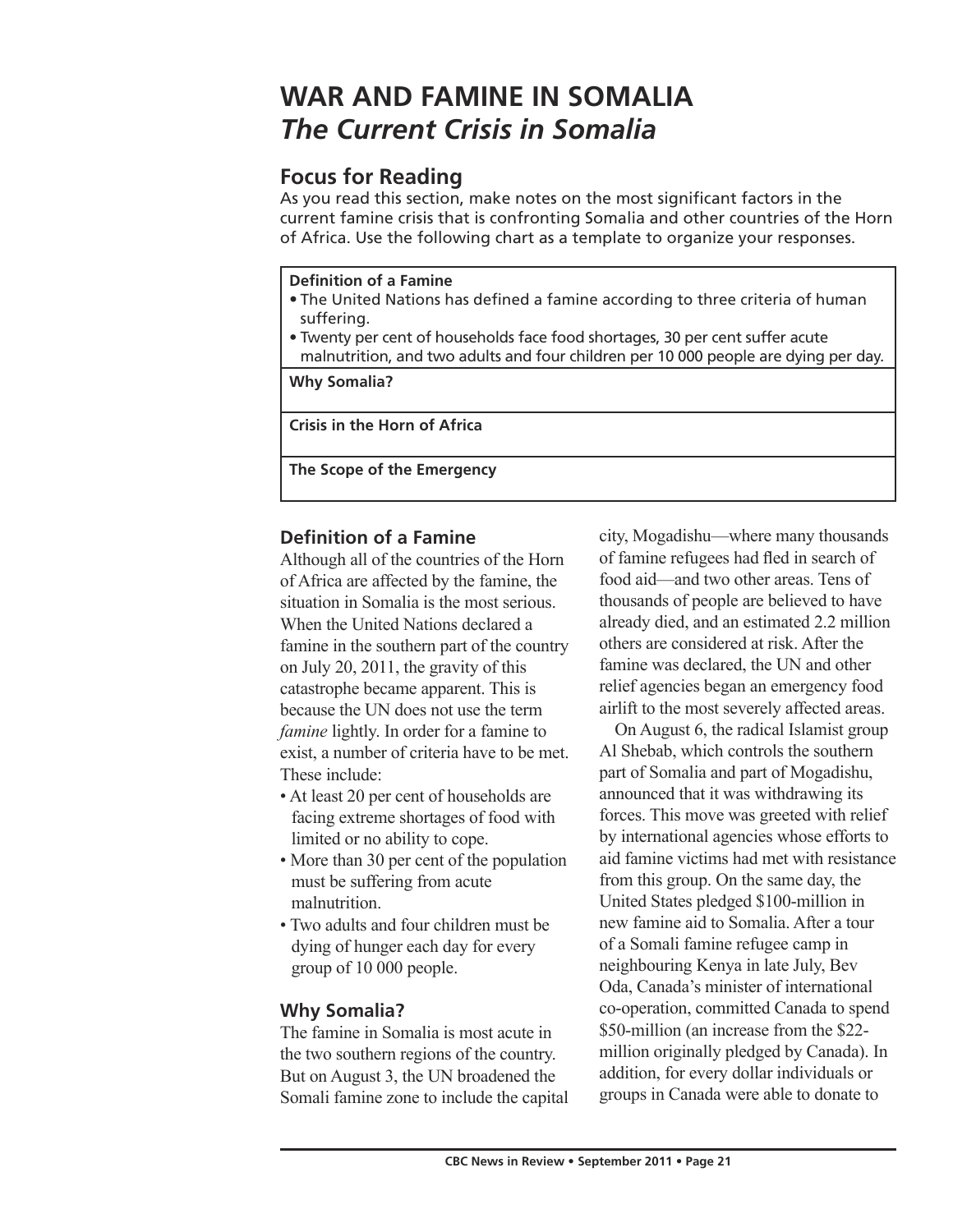#### **Did you know . . .** The drought that has hit the Horn of Africa has already led to the deaths of 90 per cent of the cattle and other livestock of the nomadic people of the area.

help famine victims in Somalia between July 6 and September 16, the federal government would match the contribution.

## **Crisis in the Horn of Africa**

Other countries in the region are also facing serious threats of famine, having suffered devastating droughts that have wiped out crops and caused the deaths of cattle that provide sustenance for the area's nomadic peoples. Some areas have not seen a drop of rain for years. While the population has grown considerably, food production has not been able to keep pace because local farmers lack access to machinery, irrigation, and fertilizers. To make matters worse, local conflicts and rapidly rising food prices on world markets have also had a negative impact. According to the World Food Program, an estimated 11.5 million people in Somalia, Ethiopia, Kenya, Djibouti, and Uganda are in need of food and medical assistance, and a total of 13 million have been affected by drought.

However, it is in the southern part of Somalia where the need for emergency assistance is most acute and where international relief agencies are hoping world opinion will change and result in generous financial contributions. The UN estimates it needs \$300-million over the two months following the famine declaration to prevent spread to other parts of Somalia and an additional \$1.6-million for long-term relief programs.

#### **The Scope of the Emergency**

During the first six months of 2011, an estimated 130 000 Somalis fled to Kenya and Ethiopia—with over 50 000 in June alone. These famine refugees presented a serious challenge for their host nations, which were already coping with a serious drought within their own borders. As the famine continues, there have been fears that refugee camps in Kenya would be overloaded, creating yet another humanitarian emergency in that country.

The people of Somalia and the Horn of Africa are facing a serious situation, and any help may be long in coming. Nothing short of a massive infusion of aid, funded by foreign governments, international organizations, and individuals and groups will help to prevent the deaths of thousands more people who are facing starvation. In addition, Somalia will need to establish long-term peace and stability to create conditions for economic development and a secure and reliable food supply. The weather will also have to co-operate, with at least some rainfall occurring before the end of 2011. And finally, there will have to be an effort to address the crisis in spiraling global food prices that is causing devastating consequences for poor farmers in the Horn of Africa and other areas of the world.

Source: "Special report: Famine in Africa," CBC InDepth ([www.cbc.ca/news/](http://www.cbc.ca/news/world/story/2011/07/20/f-africa-famine-topix.html) [world/story/2011/07/20/f-africa-famine](http://www.cbc.ca/news/world/story/2011/07/20/f-africa-famine-topix.html)[topix.html](http://www.cbc.ca/news/world/story/2011/07/20/f-africa-famine-topix.html))

### **Follow-up**

- 1. With a partner or in small groups compare the information in your summary chart. Help each other to complete any missing information.
- 2. From what you have learned from this section about the famine in Somalia and other countries of the Horn of Africa, do you think this region and the world should have been better prepared in advance for this emergency? Why or why not?
- 3. In addition to receiving emergency food aid, Somalia will require major long-term assistance to prevent similar catastrophes in the future. With a partner or in a small group design a five-point plan for preventing or lessening the impact of future famines in this region.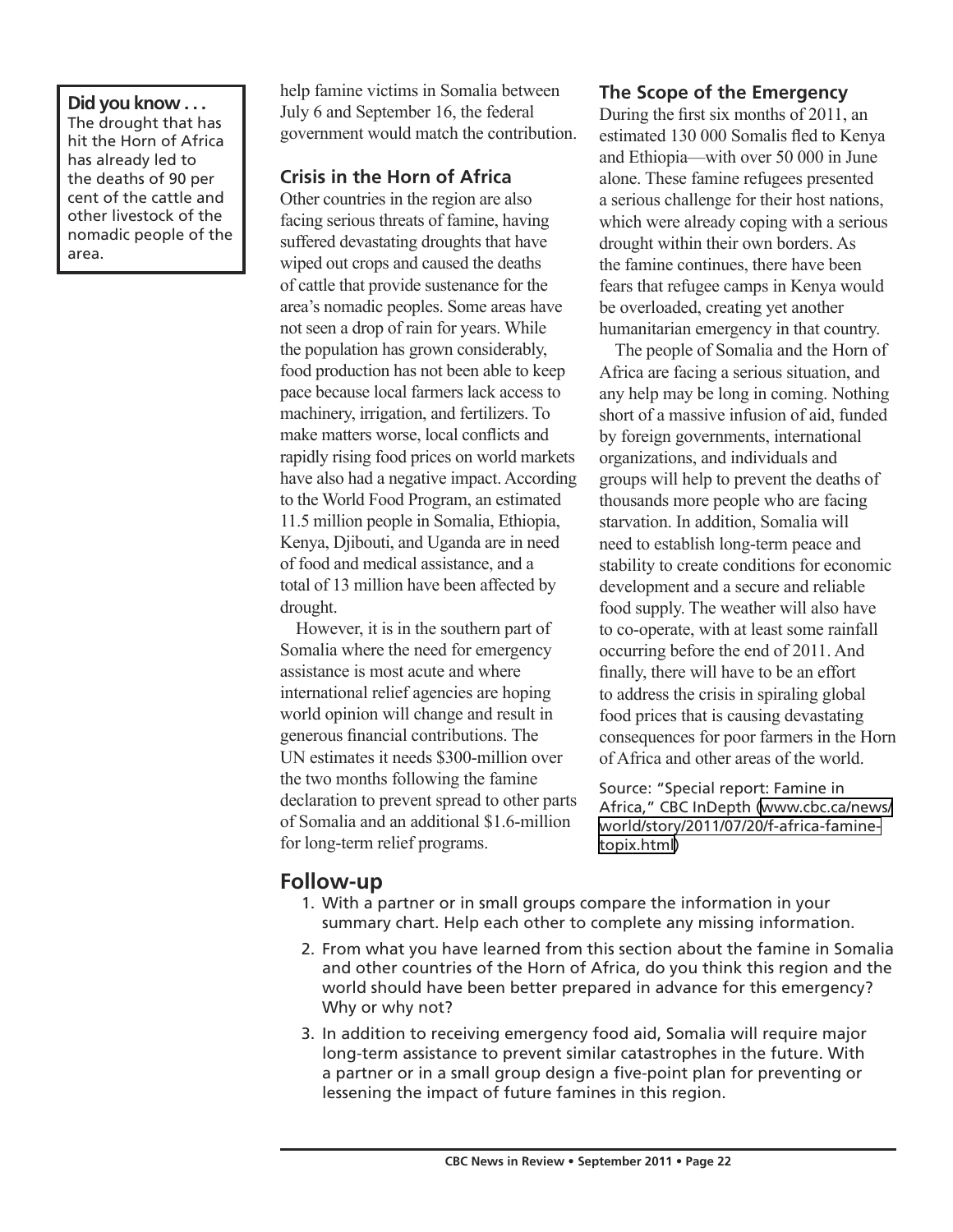# **WAR AND FAMINE IN SOMALIA** *The Issues behind the Famine*

## **Focus for Reading**

As you read this section, complete the following Cause and Consequence Chart, noting the most important causes and consequences of each of the four issues behind the famine in Somalia and the Horn of Africa.



Your teacher may choose to have you complete the Cause and Consequence web diagram available on the News in Review Web site at http://newsinreview. cbclearning.ca/worksheets/.

| <b>Issue</b>                                        | Cause                                                                                                         | Consequence                                                                                     |
|-----------------------------------------------------|---------------------------------------------------------------------------------------------------------------|-------------------------------------------------------------------------------------------------|
| The Global Economy of<br>Food                       | A combination of natural and human<br>factors have led to a severe shortage of<br>food in the Horn of Africa. | Millions of farmers are unable to grow<br>crops or feed livestock and are facing<br>starvation. |
| <b>Desertification and</b><br><b>Climate Change</b> |                                                                                                               |                                                                                                 |
| <b>Internal Conflicts</b>                           |                                                                                                               |                                                                                                 |
| <b>Agricultural Self-</b><br><b>Sufficiency</b>     |                                                                                                               |                                                                                                 |

The famine in Somalia is like other natural disasters such as earthquakes, hurricanes, or tornadoes in that it is caused by forces beyond human control. But this catastrophe is also the consequence of human actions. A number of causes lie behind this famine, and each has resulted in profound and tragic consequences. Below you will read about some of the most significant.

## **The Global Economy of Food**

The Horn of Africa is the poorest part of the world's poorest continent. Of the over 160 million people who live there, more than 40 per cent regularly confront severe shortages of food, even when droughts and famines are not a problem. The population has doubled over the past few decades, but food production has not been able to keep pace. Many farmers in the area do not have access to machinery and fertilizers, leading to a very low rate of productivity, even in good years when rainfall is abundant. This means that they must consume all of the food they grow to feed themselves and their livestock, leaving nothing in reserve as a protection against future droughts or famines.

The food crisis in the region has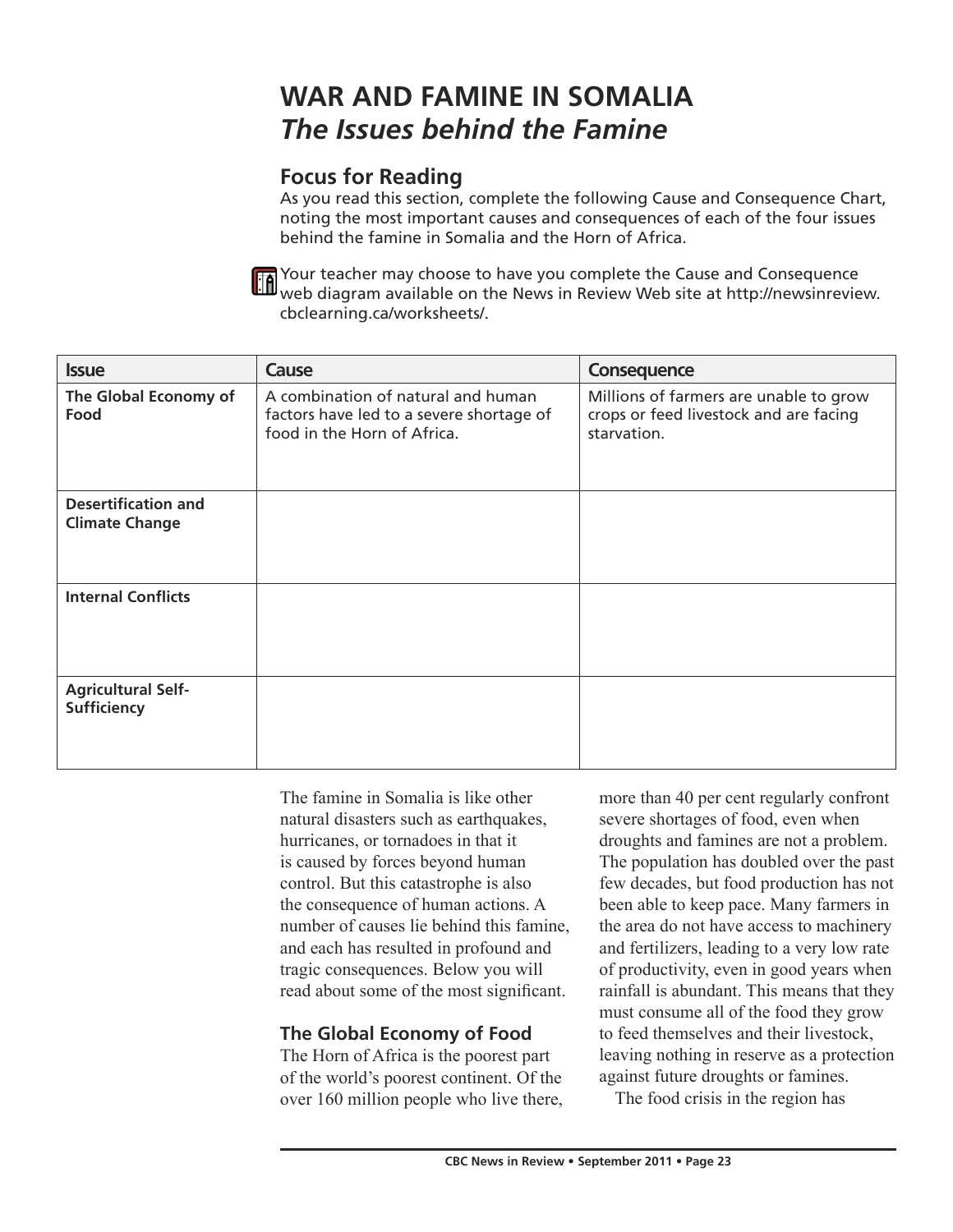#### **Definition**

*Desertification* is the transformation of once-arable (farmable) land into desert—in other words, the loss of farmable land.

#### **Did you know . . .**

In Somalia, deforestation is being accelerated by the cutting down of trees to produce charcoal that is exported to Saudi Arabia and India.

become chronic. This is because local farmers cannot compete with cheaper food imported from developed countries. This surplus food is dumped on local markets for far less than local producers might expect to earn for their crops. As a result, they see no incentive in producing more, and when famine strikes they do not have the resources to purchase even the cheaper imported food that may be available.

When the harvest failed at the end of 2010, the nomadic farmers who constitute about 70 per cent of Somalia's people started to lose their cattle and other livestock, which are the basis of their way of life. Thus, they had nothing left to sell in order to purchase food to prevent them from starving to death. After eating whatever food they had in reserve, they were literally left with nothing. To make matters worse, rising food prices in the region made it impossible for them to buy food in Mogadishu, where many had migrated.

#### **Desertification and Climate Change**

Rain is the source of life for the people of southern Somalia and the Horn of Africa. This is a region that is no stranger to severe droughts and famines. But the effects of climate change are impacting the region's ecological balance, with devastating consequences for its people. There is very little irrigation, and farmers must make the best of the rains when they come. The main factor responsible for desertification is deforestation, the loss of trees that provide anchors for the soil and prevent it from drifting away when the rains stop falling. According to the Food and Agricultural Organization (FAO), Ethiopia lost almost 19 per cent of its total forest cover between 1990 and 2010.

The loss of arable land is making an already difficult situation even worse

for the nomadic farmers of Somalia who depend on pastures and water for their herds of cattle. With the remaining land being sold off to foreign agri-businesses based in China, Saudi Arabia, and India. local farmers are often evicted and must find alternative work as day labourers for the foreign agri-business combines or migrate to the cities in search of employment.

### **Internal Conflicts**

Somalia remains at the epicentre of an ongoing conflict that shows few signs of ending soon. Since 1991, Somalia has been a "failed state" with no functioning government able to take control. In the wake of this chaos, a radical Islamist group called Al Shebab has controlled the southern part of Somalia, the region most affected by the famine. It is making it difficult for UN agencies to enter the region. Al Shebab believes that the UN is using the excuse of the famine, the existence of which it denies, as a cover for undermining its authority.

In return for allowing Western food agencies to enter southern Somalia, Al Shebab has imposed conditions, such as a total ban on female aid workers and the levying of taxes and security fees. In addition, it is alleged that the group has looted food-aid convoys meant for starving Somalis in order to feed its own members. This policy has led to an erosion of popular support for the group.

### **The Goal of Agricultural Self-Sufficiency**

The famine in southern Somalia and other parts of the Horn of Africa is just a symptom of a much deeper problem facing the entire continent. After the end of European colonialism in the 1960s and 70s, Africa gained independence. But since that time, the continent has been unable to feed itself. While some countries, such as South Africa, can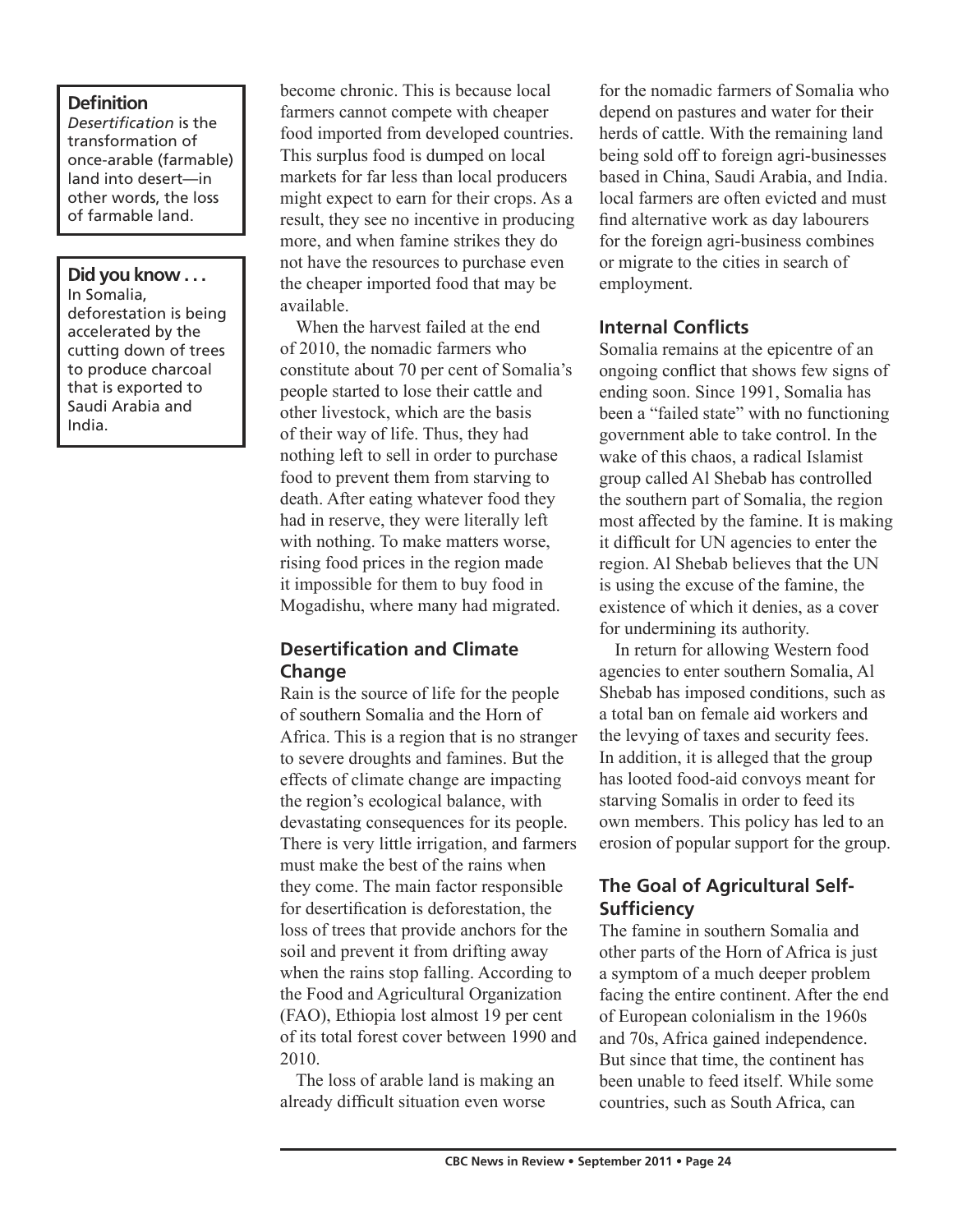afford to import sufficient quantities of food, poorer nations face serious shortfalls and resulting malnutrition, even when droughts and famines are not present.

The irony in this situation is that the countries of the region possess large amounts of potentially fertile land that, if effectively developed, could grow more than enough food to provide for the local population and even produce a surplus that could be exported abroad. What is lacking is the right agricultural strategy on the part of the region's governments. In Kenya and Ethiopia food shortages have occurred, but local authorities have been able to cope with

them by stockpiling emergency supplies in advance. But this is not the case in Somalia because of civil conflict and the lack of governmental authority. As a result, Somalia has become dependent on foreign food aid, and many people are fleeing the country in search of help elsewhere. The Dadaab refugee camp in Kenya is now home to an estimated half million Somalis and is growing by thousands every day, making it the largest in the world.

Source: "Horn of Africa famine is as much about geopolitics as drought," CBC News Online, July 25, 2001 [\(www.](http://www.cbc.ca/news/story/2011/07/25/f-famine-somalia-analysis.html) [cbc.ca/news/story/2011/07/25/f-famine](http://www.cbc.ca/news/story/2011/07/25/f-famine-somalia-analysis.html)[somalia-analysis.html](http://www.cbc.ca/news/story/2011/07/25/f-famine-somalia-analysis.html))

#### **Follow-up**

- 1. With a partner or in small groups, complete the information in the Cause and Consequence Chart. Help each other to complete any missing information.
- 2. With a partner or in small groups, read one part of this section discussing a specific issue behind the famine in the Horn of Africa. Brainstorm some possible solutions that local and foreign governments, international humanitarian relief organizations, and other agencies could adopt in order to deal effectively with this issue. Then present your plan to the entire class and evaluate its merits, focusing on the likelihood of its being enacted.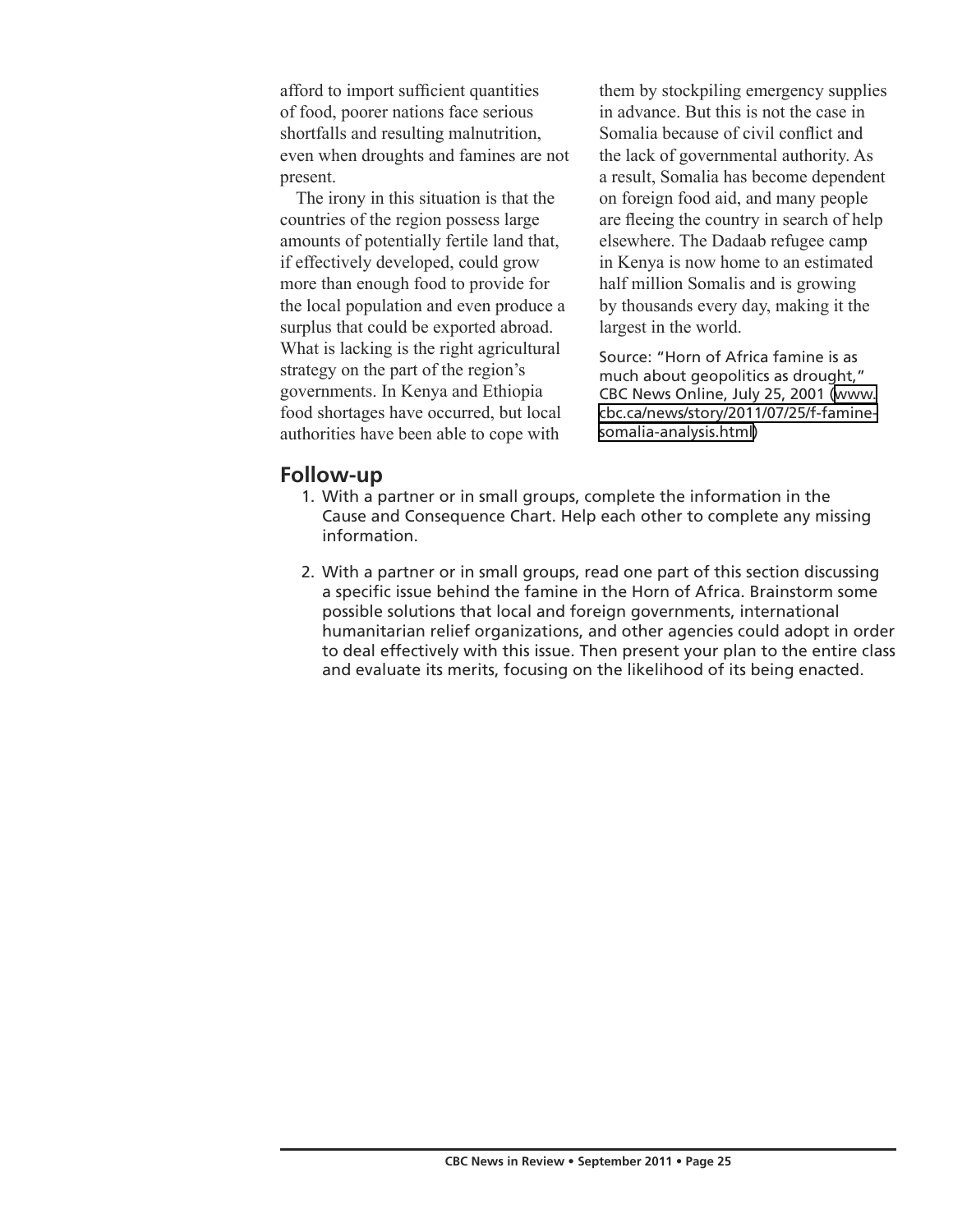## **WAR AND FAMINE IN SOMALIA** *Somalia: A Brief History*

## **Focus for Reading**

In your notebook create an organizer like the one below. As you read the following information on different periods in the history of Somalia, record key points in your organizer. You should be able to enter at least four or five points in each section of your chart. You will be using this information in the activities that follow the text material.

```
An Ancient, Fabled Land
• 
• 
A Plaything of the Cold War
• 
• 
Descent into Chaos
• 
•
```
### **An Ancient, Fabled Land**

Somalia is located on the eastern coast of Africa in an area known as the Horn of Africa. It borders Djibouti to the north, Ethiopia to the west, and Kenya to the south. Its coastline faces the Arabian Sea. Somalia's population is estimated at 9.3 million and its capital city is Mogadishu. The main religion is Islam. Somalia is one of the poorest countries in Africa, and most of its people make their living from raising crops or livestock. It frequently suffers from lack of rainfall, leading to drought and sometimes widespread famine.



To the ancient Egyptians, Somalia was known for its spices, ebony, and other exotic goods. A flourishing trade developed between Somalia and other ancient civilizations, including Egypt, Greece, Rome, and eventually India. Indian spices such as cinnamon were imported to Somalia and later shipped to other parts of the Mediterranean, where they were in great demand and fetched high prices in local markets.

Islam spread to Somalia in the seventh century CE and quickly took root. The Adel sultanate became the most powerful local monarchy and established important trading centres in the cities of Mogadishu and Zeila. By the late Middle Ages, however, it had fractured into a number of warring successor states that sometimes allied themselves with the Christian kingdom of Ethiopia in order to subdue their rivals. Throughout this period, trade between Somalia and parts of Asia continued to thrive.

Portuguese explorers were the first Europeans to take an interest in Somalia. Vasco da Gama sailed into Mogadishu on his voyage to India and noted its splendid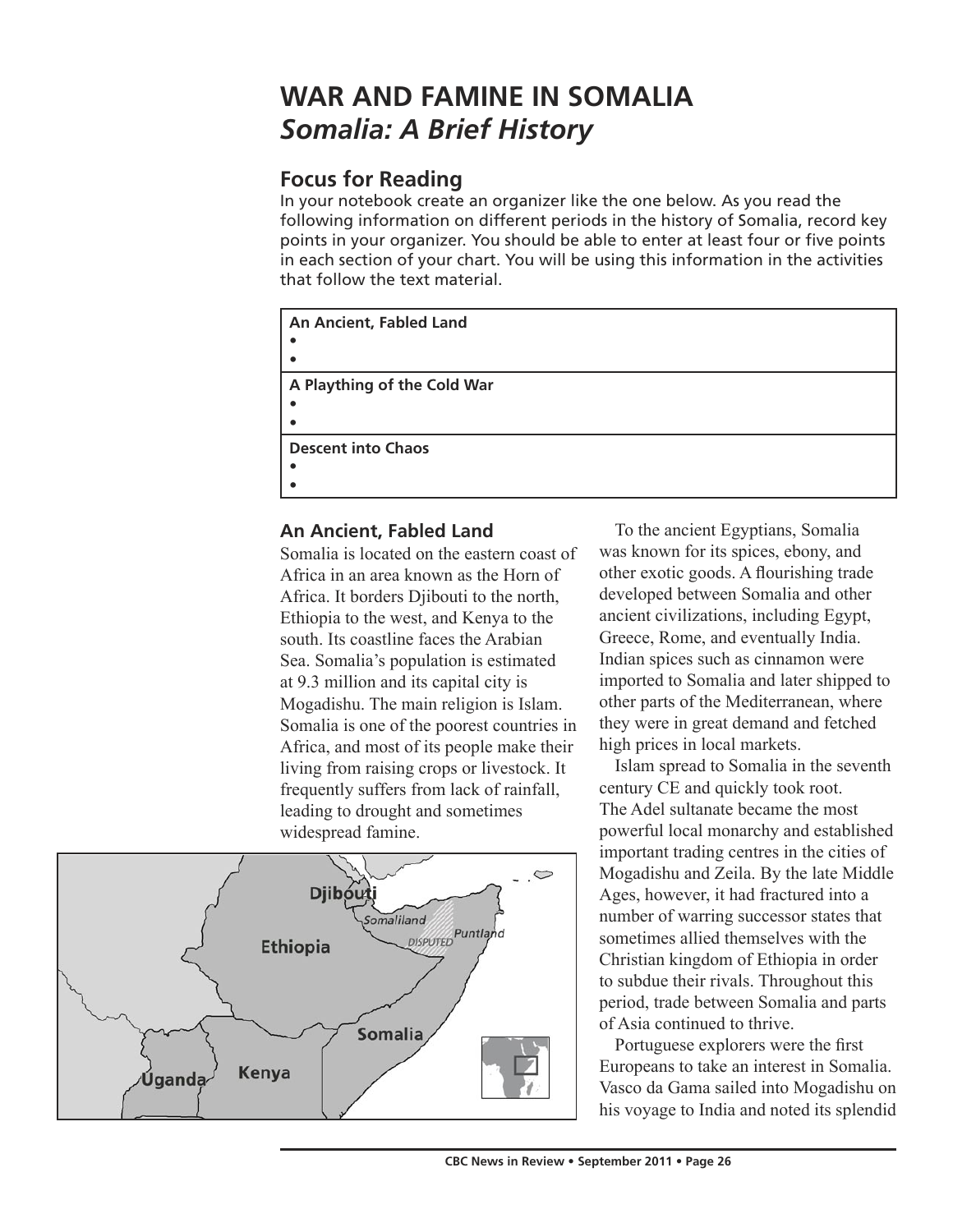**Did you know . . .** Somalia became an independent country on July 1, 1960, when the former Italian and British colonies were merged into the Republic of Somalia.

port and houses. In 1875, Egypt claimed control over the Somali coast and parts of the interior. At the Congress of Berlin in 1884, the major European powers divided Africa among themselves, thus beginning the "Scramble for Africa."

In 1887, Britain took over the northern region of Somaliland, while France had already staked a claim to the part of the Somali coast that later was to become Djibouti. Not to be outdone, Italy also established its own zone of influence, in central and southern Somalia. Local Somali rulers strongly opposed this European takeover and, under Mohammed Abdullah Hassan, fought against foreign occupation. This conflict lasted from the 1880s to the 1920s and was known as the Dervish wars.

Italy invaded Ethiopia in 1935, but during the Second World War British troops drove Italian forces out of Somalia and later Ethiopia itself. After the war, the former Italian possessions in Somalia were placed under the authority of the United Nations, while Britain resumed control over its areas. By the 1950s, a strong demand for independence and the unification of all Somali-speaking regions was on the rise.

#### **A Plaything of the Cold War**

Aden Abdullah Osman Daar became Somalia's first president and held the post until 1967 when he lost an election to his rival Abdi Rashid Ali Sharmarke. In 1969, following Sharmarke's assassination, Mohammed Siad Barre, an army general, seized power in a coup d'état. Under Barre's dictatorship, Somalia became a socialist state closely allied with the Soviet Union. Following a severe drought and famine in the mid-1970s, Barre sent Somali troops across the border into Ethiopia in 1977 to retake a region known as the Ogaden.

At first, Somali forces made gains, but by this time a radical, pro-communist

group of army officers known as the Derg had toppled Emperor Haile Selassie and seized power in Ethiopia. The Derg appealed to the Soviet Union and Cuba for military aid to drive out the Somali invaders, and by 1978 Somali troops had to retreat from the Ogaden. As a result of this defeat, Barre broke off ties with his former communist allies and entered into a new relationship with the United States. Somalia thus became a plaything in the Cold War, which was then raging between the Soviet Union and the United States. As a result of massive U.S. military aid, Somalia's army became one of the largest in the world, while most of its people remained desperately poor.

Although no longer ruling a socialist state, Barre remained a dictator and used his power to reward members of his own clan while depriving others of any benefits. His rule remained ruthless, and by the 1980s many Somalis were growing tired of it. In 1991 a loose coalition of groups whose only point of agreement was their hatred of Barre's regime toppled the dictator. By this time, the Cold War had ended with the collapse of the Soviet Union. Somalia, however, was about to enter the darkest period of its history.

#### **Descent into Chaos**

The groups that allied against Barre quickly began to quarrel following his fall. Rival warlords used their private armies to take over various parts of Somalia, especially the capital city of Mogadishu. The country was spiraling into chaos with no effective government in place, and thousands of people were being killed. In 1992, the United Nations sent peacekeeping forces into Somalia under a plan code-named Operation Restore Hope. U.S. troops assumed a leading role in this operation until 1993, when Somali insurgents shot down two U.S. helicopters over Mogadishu.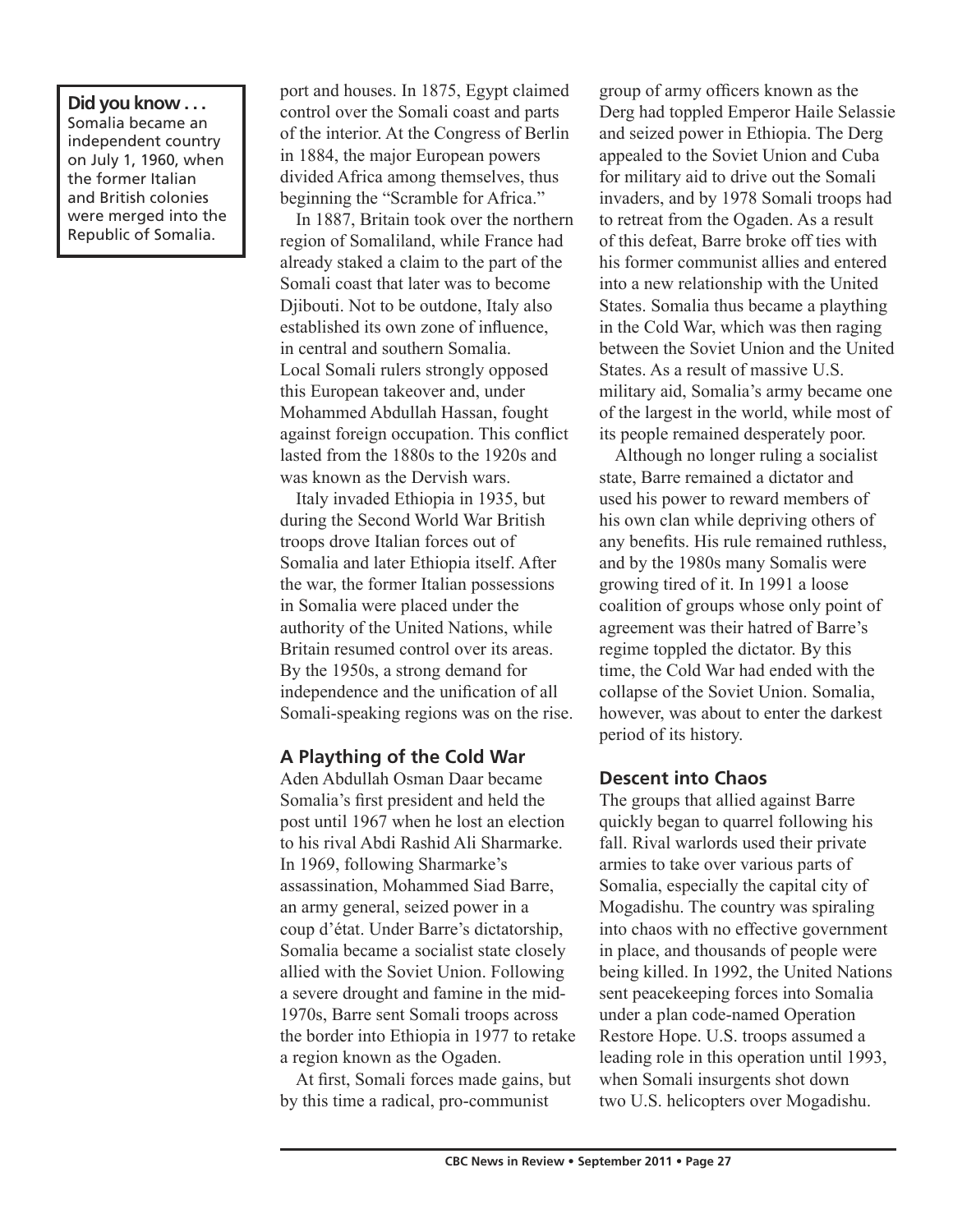In the ensuing battle, 19 U.S. marines and thousands of Somalis were killed. Images of the mutilated bodies of U.S. soldiers being dragged through the streets of Mogadishu horrified Americans at home and turned the country against any continuing military presence in Somalia. Meanwhile, Hollywood presented its own cinematic version of these events in the film *Black Hawk Down*.

In 1995, the last UN peacekeepers withdrew from Somalia, having totally failed to "restore hope" or even some semblance of order. Throughout the early 2000s, various Somali groups tried without success to establish a stable national government, while the regions of Puntland to the northwest and Somaliland to the northeast broke away, no longer wanting to be under the rule of whoever held power in Mogadishu. However, to date not a single foreign country has recognized the legitimacy of their claims to self-government.

By 2006, the influence of Islamist groups in Somalia had grown considerably, and an organization known as the Union of Islamic Courts assumed control in Mogadishu and the southern part of the country.

In 2009, a more radical Islamist group known as Al Shebab gained control of the southern part of Somalia and parts of Mogadishu. The internationally recognized government was unable to subdue Al Shebab, which now proclaimed its support of Al Qaeda, the terrorist group responsible for the September 11, 2001, attacks on the U.S. To add to Somalia's lengthy list of problems the worst drought in six decades was leading to complete devastation by early 2011. Somalia now confronted the most serious famine emergency in many years.

Source: "Somalia"( [http://en.wiki.org/](http://en.wiki.org/wiki/Somalia) [wiki/Somalia](http://en.wiki.org/wiki/Somalia))

#### **Follow-up**

- 1. With a partner, compare the information in your summary chart. Help each other to complete any missing information.
- 2. What negative impacts did the periods of European colonialism and the Cold War have on Somalia's history and development?
- 3. What have been some of the main reasons why Somalia has descended into a state of almost permanent chaos since the fall of the Barre dictatorship in 1991? What are the most significant negative consequences of this?